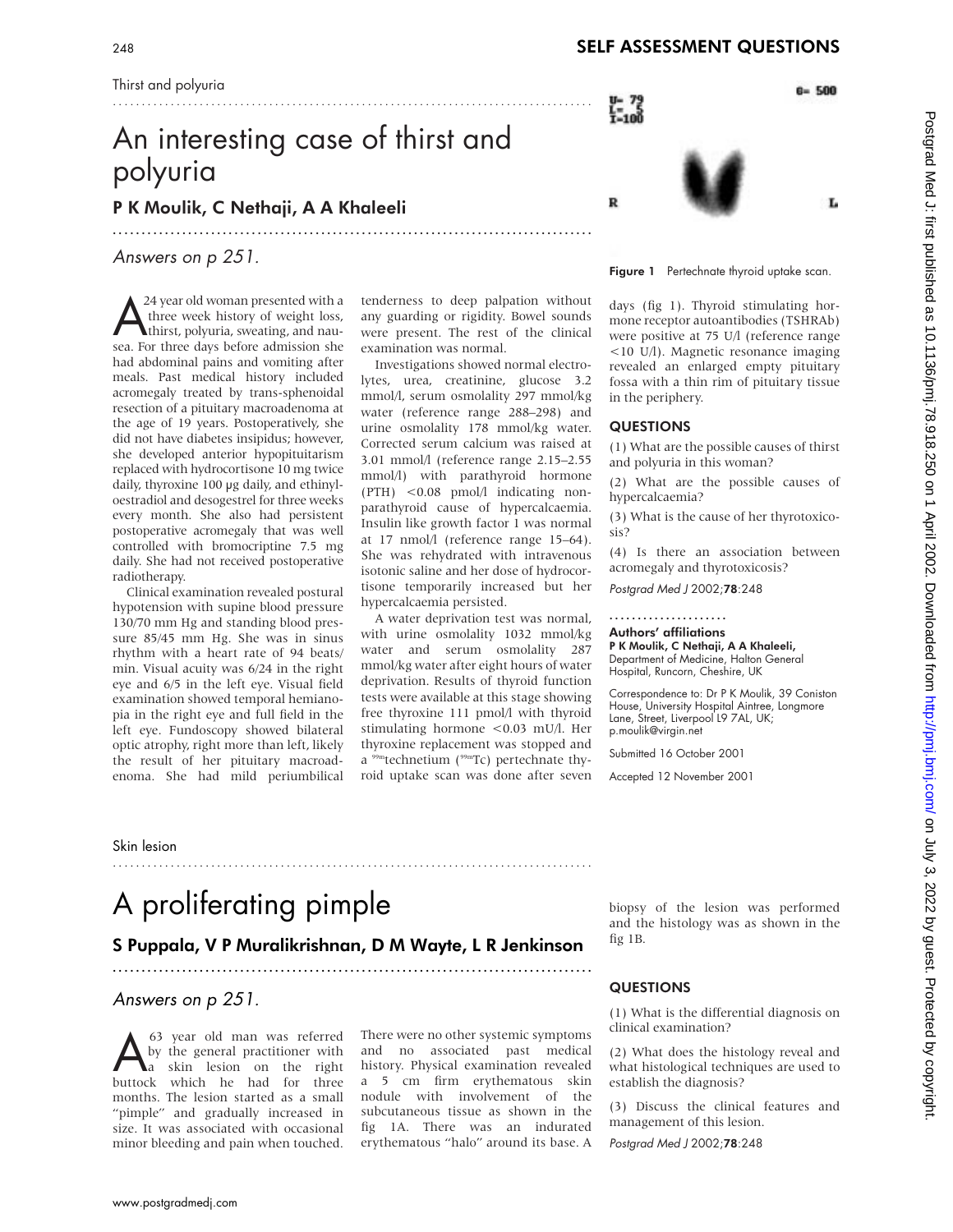#### SELF ASSESSMENT QUESTIONS <sup>249</sup>



...................................................................................

Figure 1 (A) Erythematous skin nodule and (B) histology of lesion.

Authors' affiliations S Puppala, V P Muralikrishnan, L R Jenkinson, Department of General Surgery,<br>Yshyty Gwynedd, North West Wales NHS Ysbyty Gwynedd, North West Wales NHS Trust, Bangor LL57 2PW, UK D M Wayte, Department of Pathology

Correspondence to: Mr Jenkinson; Lloydjenk@doctors.org.uk Submitted 29 August 2001 Accepted 27 November 2001

### Rash

# An episodic eruption

# P Bentley, A Keat

### Answers on p 252.

172 year old woman presented with<br>
a fleeting rash, lasting several days<br>
at a time, on both thighs and lower<br>
trunk, over a four month period (fig. 1) a fleeting rash, lasting several days trunk, over a four month period (fig 1). The eruption was non-pruritic and nonpalpable, and occurred on different parts of the legs at different times. She had a 30 year history of seropositive, erosive rheumatoid arthritis and a five year history of secondary Sjogren's syndrome. The patient also had two sinuses on the sole of her right foot, which had been present for a year, and which were being treated conservatively with cleansing and dressing. There were no other new symptoms on admission. Her medication had not changed in over a year, and consisted of methotrexate 15 mg/week (plus folic acid), prednisolone 15 mg/day, diclofenac, thioridazine, and doxepin.

She had a mild normocytic anaemia (haemoglobin concentration 117 g/l) with a raised ferritin level  $(531 \text{ µg/l})$ ,





Figure 1 Rash on medial aspect of both legs (reproduced with patient's permission).

while leucocyte and platelet counts were normal. Renal and liver function blood tests, as well as plasma calcium and phosphate concentrations were all within the normal range. The erythrocyte sedimentation rate (Westergren) was 42 mm in the first hour, and C-reactive protein level was 62 mg/l. Rheumatoid factor titre was 320; tests for antinuclear antibodies, antibodies for extractable nuclear antigen, and cryoglobulins were negative.

#### **QUESTIONS**

 $(1)$  What is the name given to this rash, and how is the appearance described?

(2) What underlying diseases does it suggest?

Postgrad Med <sup>J</sup> 2002;78:249

#### Authors' affiliations

P Bentley, A Keat, Department of **P Bentley, A Keat,** Department of<br>Rheumatology, Northwick Park Hospital,<br>Harrow, Middlesex, UK

Correspondence to: Dr P Bentley, Wellcome Department of Imaging Neuroscience, Institute of Neurology, 12 Queen Square, London WC1N 3BG, UK

Submitted 10 January 2001

Accepted 3 July 2001